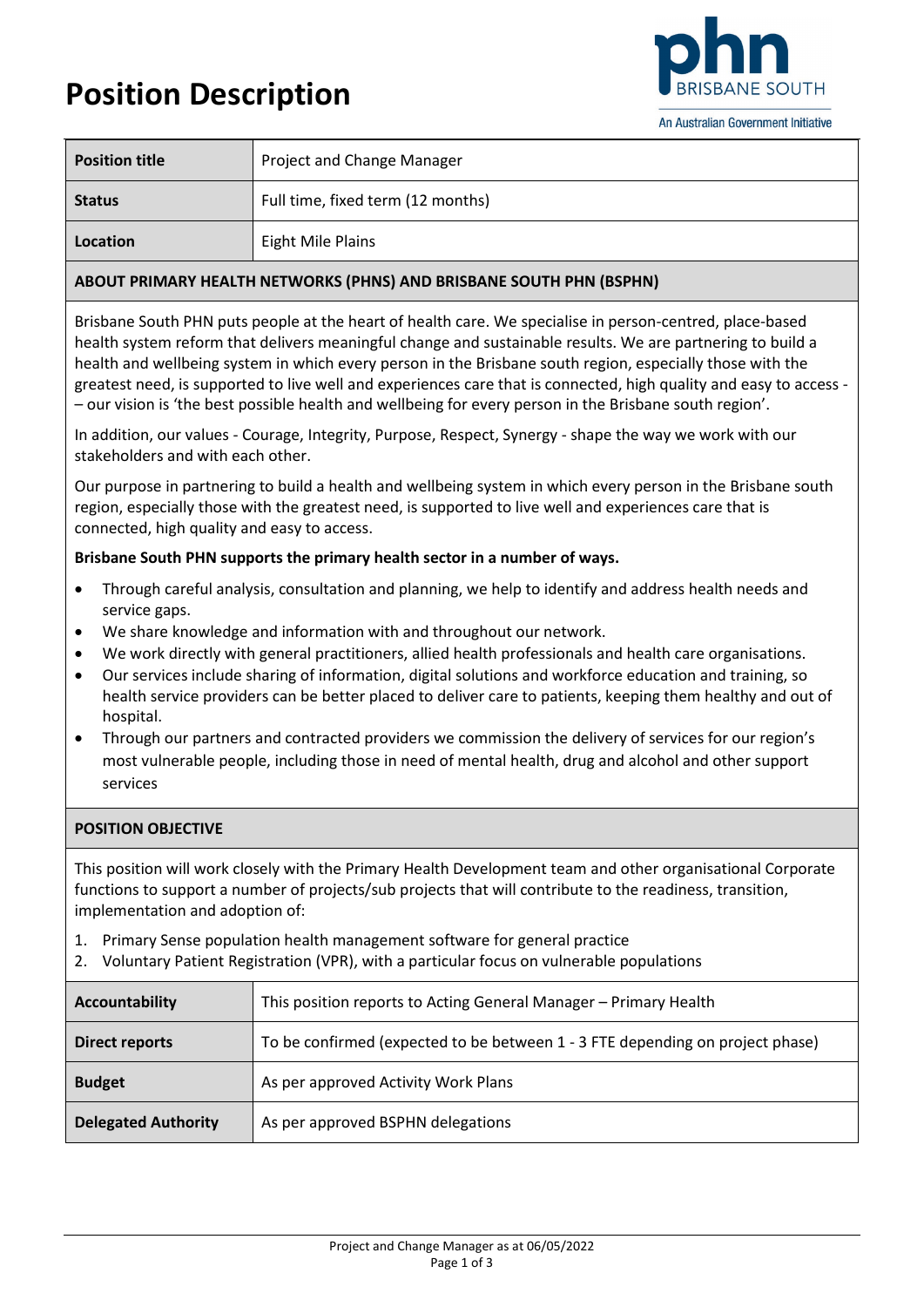# **Position Description**

### **KEY RESPONSIBILITIES**

- Contribute to the full life cycle management of Primary Sense and Voluntary Patient Registration (VPR) projects to meet Brisbane South PHN strategic objectives including:
	- o Undertake planning, analysis and implementation of projects based on defined outcomes and outputs
	- o Managing projects or sub-projects and being accountable for the successful delivery and completion of the projects/sub-projects within resourcing, timeline and budget parameters
	- o Monitoring progress and evaluating success of sub projects and reporting on performance and delivery of agreed project outcomes to ensure objectives are met
- Formulate and implement plans to support health system change for general practice and consumers within the Brisbane South region
- Provide authoritative advice to internal and external stakeholders and prepare and present detailed reports, briefs, and other documentation as required on complex matters relating to the project
- Monitor and report on project progress to key stakeholders on overall project performance, including providing project reports to the Project Executive Steering Group, to assist in the decision-making processes for the project
- Identify and provide timely authoritative quality advice on issues affecting projects and facilitate decisions leading to proactive project implementation, including management of dependencies and constraints
- Actively identify emerging pressures, issues, risks and initiate management strategies
- Establish, lead and maintain positive and productive working relationships with internal and external and stakeholders
- Undertake effective engagement approaches to understand, quantify and analyse project performance and outcomes achievement
- Build strong relationships and engage with clinical leaders and key stakeholders
- Work in a collaborative manner with all staff across the organisation to deliver on project objectives
- Provide leadership across projects/sub projects, ensuring staff are appropriately mentored, motivated, and trained including the coordination of resources, and timeframes internally and externally
- Negotiate and manage the work performed by sub project leads to ensure that services are provided in accordance with agreed quality standards, budgets and timeframes as set out in the agreed plan
- This position is encouraged to recommend policy/procedure changes in the interests of continuous quality improvement
- Contribute to the safe collection, storage, access/disclosure, use, retention and disposal of data

### **CAPABILITIES AND COMPETENCIES**

Brisbane South PHN has a Capability and Competency Framework aligned to the Strategic Framework, Vision, Purpose and Values. The expected capabilities, competencies and success behaviours for this position are described in the Framework in the role group: **Specialists, Program & Project Unit Managers.**